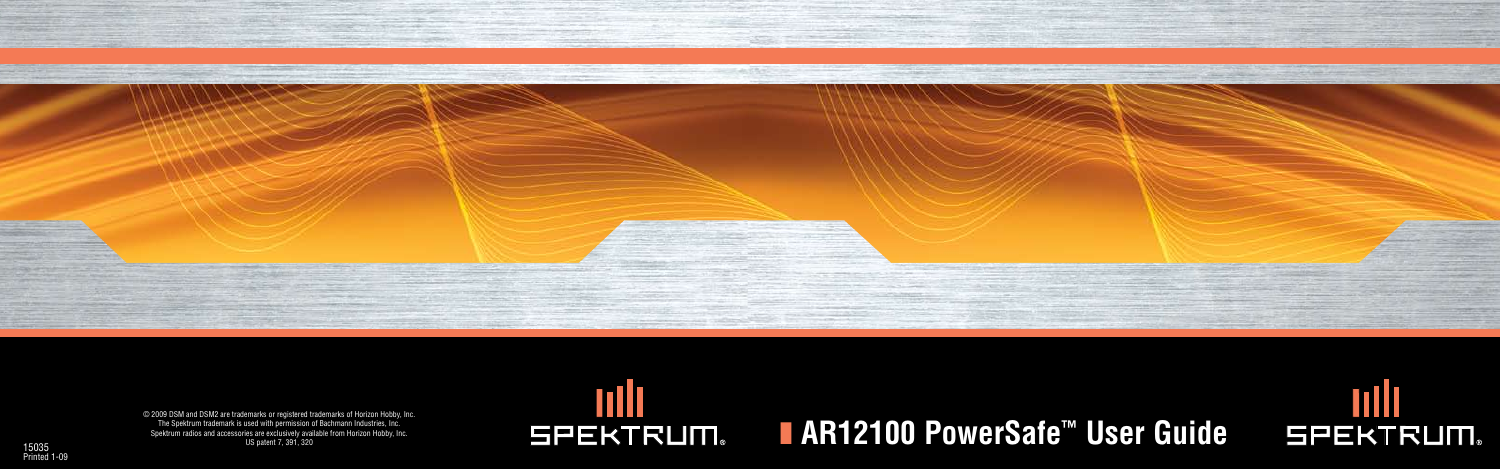Giant-scale aircraft

Jets with multiple high-current draw servos

Scale aircraft with multiple high-current draw servos and accessories (e.g. lights, ESCs, air valves, etc.) Scale helicopters

### *Applications Important*

The PowerSafe main unit is not a receiver. The PowerSafe's main unit is a power distribution center that provides up to 35-amps continuous and 50-amps peak current to power your system. Through extensive testing our engineers discovered that mounting the receiver in the typical location in sophisticated aircraft (an aircraft with many high-current draw servos and/or conductive materials), at the end of the servo and battery leads, is not the optimum location to provide the clearest RF signal. The AR12100 PowerSafe uses up to four (a minimum of three are required) remotely mounted receivers that can be optimally placed in your aircraft providing the best possible RF link in the most demanding conditions.

Dimensions LxWxH - 25.8 x 20.2 x 6.8mm Weight - 3 g

### **Specifications**

### **PowerSafe Main Unit**

Voltage input - 6.0 to 10.0 volts *Note: Consult your servo manufacturer's specifications for maximum allowable voltage.* Minimum operational voltage - 3.5 volts Continuous current - 35 amps Peak current - 50 amps Resolution - 2048 Main unit dimensions LxWxH - 46.5 x 52 x 15.3mm Weight - 72 g Connector type - EC3 Regulator - None

- Up to 35 amps continuous and 50 amps peak current handling capability
- Fail-on soft switch in case the switch is damaged
- Two types of failsafe SmartSafe (throttle only) and preset failsafe (all servos)
- QuickConnect if a power interruption (brownout) occurs, the system reconnects in less than 1/2 second
- Flight Log compatible
- Heavy 16AWG dual battery leads with pre-wired E-flite<sup>®</sup> EC3 connectors
- Compatible with all Spektrum™ and JR® full range radio and module systems
- 2048 resolution

### **Remote Receiver**

### *Features*

Spektrum's AR12100 PowerSafe™ offers the ultimate solution for powering high-current draw radio systems. In aircraft with multiple high-current draw servos (e.g. giant-scale aircraft, jets, etc.), the AR12100 PowerSafe can provide peak current of up to 50 amps and offers true dual battery redundancy and a fail-on soft switch for the ultimate in reliability. By locating up to four remote receivers throughout the aircraft, the RF link can be optimized in even the most demanding aircraft installations that have significant conductive materials like carbon, stainless steel bypass tubes, tuned exhausts, etc. For models high in carbon fiber content the SPM9546 Carbon Fiber Remote Receiver is compatible with the AR12100.

- True dual battery redundancy—each battery is isolated and if one fails/shorts the other takes over.
- Utilizes up to four remote receivers for the ultimate RF link in even the most demanding applications.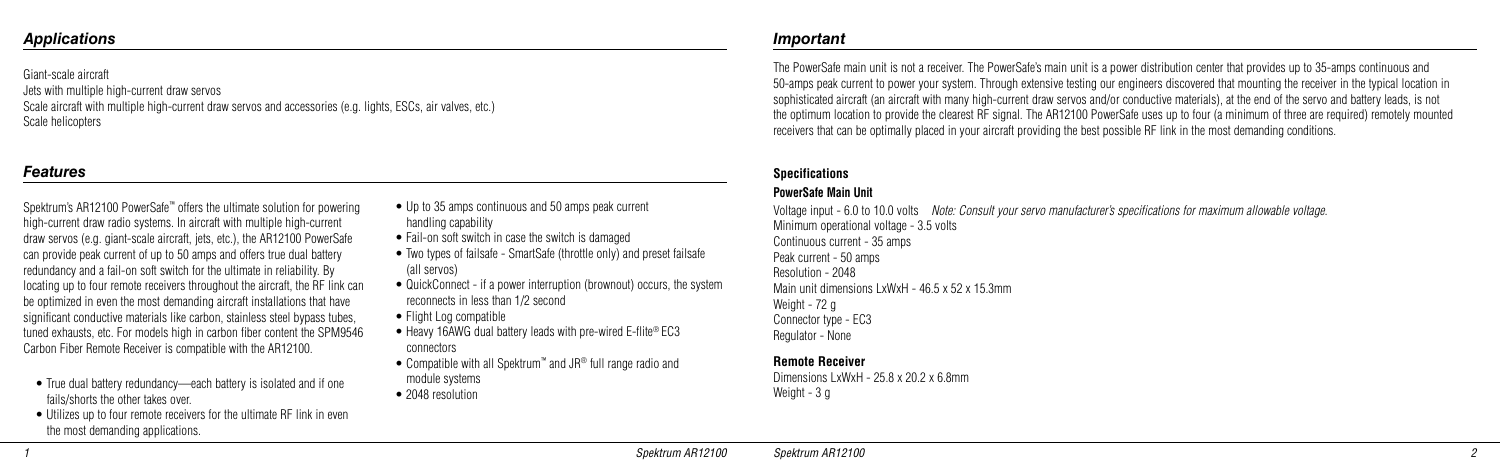- PowerSafe Main Unit SPMAR12100
- Three Remote Receivers SPM9545
- Soft Switch SPM6820
- One 24" Remote Receiver Extension SPM9013
- One 12" Remote Receiver Extension SPM9012
- One 9" Remote Receiver Extension SPM9011
- Instruction Manual
- Male/Female Bind Plug-SPM6803
- Two EC3 Battery Connectors, Female EFLAEC302
- Two JR-type Charge Receptacles

### **Optional Items**

- 1650mAh 6.0V NiMH Receiver Pack SPMB1650NM 2150mAh 6.0V NiMH Receiver Pack - SPMB2150NM 2700mAh 6.0V NiMH Receiver Pack - SPMB2700NM 4500mAh 6.0V NiMH Receiver Pack - SPMB4500NM LiPo Receiver Pack 1350mAh - SPMB1350LP LiPo Receiver Pack 2000mAh - SPMB2000LP LiPo Receiver Pack 4000mAh - SPMB4000LP LiPo Receiver Pack 6000mAh - SPMB6000LP • VR6010 Voltage Regulator 10A, 6V - SPMVR6010
- Flight Log Data Recorder SPM9540
- Additional Remote Receiver SPM9545
- 6" Remote Receiver Extension SPM9010

### **Using One Battery**

The PowerSafe allows the option of using one or two battery packs. When using one battery simply plug the battery into either one of the two battery connectors (BATT 1 or BATT2). Be sure to secure the unused battery connector. Note that the open contacts of the unused battery are not back powered (not electrically hot), however, the unused connector should be secured to prevent it from entangling during flight. When the system is powered using one battery, a single blue LED will constantly emit when the system is powered on.

When using two batteries, the total available capacity equals the sum total of both batteries e.g., BATT1—2000mAh + BATT2- 2000mAh = a total capacity of 4000mAh.

### **Using Two Batteries**

The PowerSafe offers a true redundant dual battery system. When using two battery packs, each pack functions independently and is isolated from the other, so that if one pack should fail (open circuit, short-circuit, or become discharged), the other battery will provide power to operate the system.

**Important:** When using two batteries powered through two regulators, each regulator operates independently and it's common for one battery to be discharged at a slightly higher rate depending on the condition of the battery (internal resistance, voltage, etc.) and the tolerance of the regulators. This causes one battery to discharge before the other and it's important to check each battery using a loaded battery tester (HAN171) at a recommended 1-amp load before each flight monitoring the voltage of each pack and recharging when the weakest pack reaches 40% capacity. (See Battery Capacity pg. 5)

When using dual batteries, it's important that both batteries be of the same capacity and ideally of the same age and condition.

*Note: It's normal for one battery to discharge slightly more than the other. This is the nature of a truly redundant isolated battery system. The battery that has the higher voltage or lower internal resistance will discharge at a faster rate. Generally the difference is negligible (less than 10%). Because of this it's normal for only one blue LED (Batt 1 or Batt 2) to be on when the system is not under a heavy current load* 

*depending on which pack is providing more power.*

*Note: 12- and 24-inch EC3 battery extensions are available for installations where the battery is located a distance from the main PowerSafe unit.* 

### **Using Dual Voltage Regulators**

Spektrum offers a 10-amp (16-amp peak) 6.0-volt regulator (SPMVR6010) specifically designed for use with the AR12100 PowerSafe.

- 9" Remote Receiver Extension SPM9011
- 12" Remote Receiver Extension SPM9012
- 24" Remote Receiver Extension SPM9013
- 36" Remote Receiver Extension SPM9014
- SPM9546 Carbon Fiber Remote Receiver
- 12" EC3 Extension SPMEXEC312
- 24" FC3 Extension SPMEXEC324
- EC3 Battery Connector, Female (2) EFLAEC302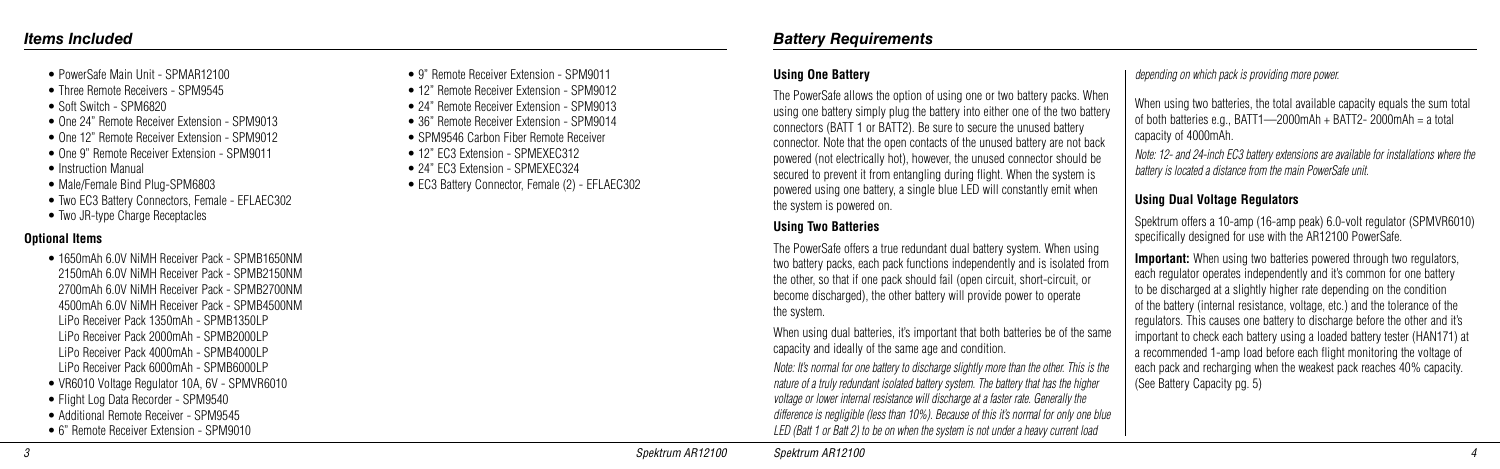It's important to select a battery(s) that has more than adequate capacity to provide the necessary flight time. Our staff has been recording in-flight data to determine typical current consumption of aircraft in flight. Following are two graphs that illustrate the in-flight current draw of the radio system.

*Note: Current draws may vary depending on your servos, installation and flying style.*

The following setup is shown as a worst-case scenario indicative of some aerobatic pilots' setups. It is not recommended to use this setup without proper voltage regulation for your servos.

Airplane - 40% YAK Servos - 9-JR8711's 1-8317 (throttle) Batteries - Two 4000mAh 2-cell 7.4-volt LiPos Regulator - None Note: JR8711's and 8317's are rated at a maximum of 6-volt 5-cell use. Using higher voltages will void the warranty.

Engine - DA150 Weight - 40 lb Flight envelope - Aggressive 3D Average current - 2.62 amps Peak current - 17.8 amps Milliamps used per 10-minute flight - 435mAh

### *Battery Capacity*



In the example above, the average current was 2.62 amps, which calculates to 435mAh per 10 minutes (typical flight length). It's recommended that only 60% of the available capacity be used to ensure plenty of reserve battery capacity. In this example using two 4000mAh batteries (8000mAh total capacity) x 60%= 4800mAh (available usable capacity) divided by the capacity used per 10-minute flight, 435mAh would allow up to 11 flights, of 10 minutes each.

| Airplane - 33% Sukhoi                                                                |                 |
|--------------------------------------------------------------------------------------|-----------------|
| Servos - 7-JR8611's 1-8317 (throttle)<br>Batteries - 1- 4000mAh 2-cell 7.4-volt LiPo |                 |
| Regulator - 6 volts                                                                  |                 |
| Engine - DA100                                                                       |                 |
| Weight - 26 lb                                                                       |                 |
| Flight envelope - Moderate 3D                                                        |                 |
| Average current - .82 amps                                                           |                 |
| Peak current - 6.92 amps                                                             |                 |
| Milliamps used per 10-minute flight - 137mAh                                         |                 |
| File: sukhio Session:All Sessions                                                    |                 |
|                                                                                      |                 |
|                                                                                      |                 |
|                                                                                      | 55              |
|                                                                                      |                 |
|                                                                                      | 45              |
|                                                                                      | co<br>Wolunying |
|                                                                                      |                 |
|                                                                                      |                 |
|                                                                                      |                 |
|                                                                                      | n s             |
|                                                                                      |                 |
| 100<br>50<br>150<br>200<br>250<br>300<br>350<br>450<br>400                           |                 |

### *Battery Capacity (continued)*

### **Recommended Guidelines for Battery Capacity**

- 40-45% Aerobatic aircraft w/ 9-12 high-current servos: 4000–8000mAh
- 33-35% Aerobatic aircraft w/ 7-10 high-current servos: 3000–6000mAh
- 25% Quarter Scale Aerobatic aircraft w/ 5-7 high-current servos: 2000–4000mAh
- s BVM Super BANDIT, F86, Euro Sport, etc.: 3000–6000mAh
- Giant-Scale Jets BVM Ultra Bandit:4000–8000mAh

ale aircraft - The varieties of scale aircraft and the accessories they use y tremendously, making it difficult to give capacity recommendations for se types of aircraft. Using the previously mentioned aerobatic guidelines ative to the size and number of servos used will provide a conservative acity for your scale aircraft. As always, check battery charge condition fore each flight.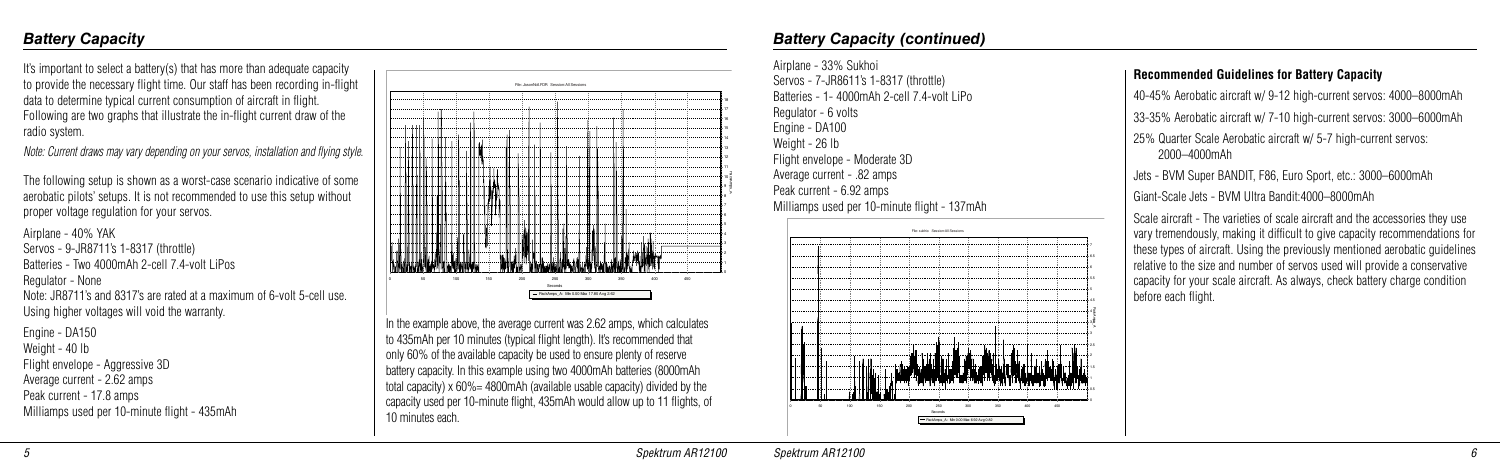### **IMPORTANT: D0 NOT use a 4-cell 4.8-volt battery to power the PowerSafe.**

Four-cell 4.8-volt batteries do not provide enough voltage headroom (additional margin needed) necessary to power the system when heavily loaded. Under load the system voltage can drop below the voltage system's minimum operating voltage threshold (3.5 volts) and cause loss of control.

The PowerSafe is capable of handling voltages from 6.0 to 10.0 volts. The voltage limitations are generally the servos. Most servos are compatible with 5-cell 6-volt packs. Five-cell 6-volt NiMH packs have become the standard for many giant-scale applications.

**Be aware that NiMH batteries have a tendency to false peak when being fast charged.** Be especially careful when using NiMH batteries that they are fully charged and have not false peaked.

Many pilots are using 2-cell LiPo batteries to power their aircraft. LiPo's offer greater capacity for their size and weight, and are easier to manage when charging. Before using LiPo batteries, please check the voltage specifications of your servos. Use of a voltage regulator, such as the Spektrum VR6010 (SPMVR6010), might be necessary.

*Note: When a battery is connected to the PowerSafe, a low current drain of less than 1mA occurs even when the switch is turned off. If the system is going to be stored for any length of time, it's important that the battery(s) be disconnected from the PowerSafe to prevent over discharge.* 

### *Installation*

The PowerSafe requires a minimum of three remote receivers to operate, and one receiver must be plugged into the A receiver port. Four remote receivers are included and, in most cases, it is recommended that three or four receivers be used. Each receiver functions independently and additional receivers (up to four) offer a more secure RF link in difficult environments. The added security of redundancy should a failure occur will outweigh the slight additional penalties of cost and weight.

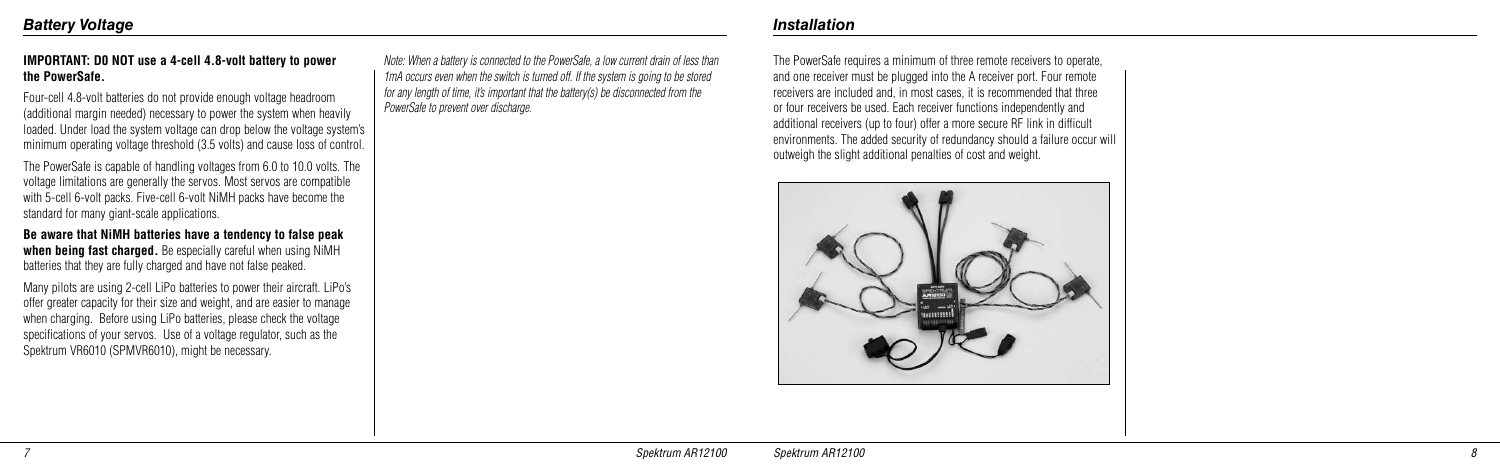2. Mount the switch on the side of your aircraft and insert the switch plug in the port in the main unit marked SWITCH.



*Note: The PowerSafe uses a specifically designed switch. Conventionally wired switches are not compatible with the SmartSafe.* 

1. Using foam or thick double-sided foam tape and tie wraps, secure the main PowerSafe unit in the position where you would normally mount the receiver.



Using the given guidelines select the battery system that best fits your application and install the battery(s)/regulator(s) in your aircraft. Connect the battery to the PowerSafe. Spektrum batteries are pre-wired with an EC3 connector and plug directly in. If using another brand of battery it will be necessary to solder EC3 connectors (two are included with the AR12100) to the battery leads. If using a regulator, install it per the guidelines included with the regulator.

### **Antenna Polarization**

- Ignition systems
- Ignition batteries
- Ignition switches
- Engines

For optimum RF link performance, it's important that the remote antennas be mounted in an orientation that allows for the best possible signal reception when the aircraft is at all possible attitudes and positions. This is known as antenna polarization. This allows the greatest exposed visual cross-section of the antennas from all aircraft orientations. If three antennas are used, it is recommended that one antenna be mounted vertically, one horizontally in-line with the fuselage and one horizontally perpendicular to the fuselage (see illustrations on pages 11-12). This covers the X,Y and Z axis offering superb cross-section visibility in all aircraft orientations. An optional fourth antenna can be added at an intermediate angle offering even greater RF link security and system

redundancy.

- 
- 

### **Locating the Remote Receivers**

While Spektrum 2.4GHz systems are far more resistant to interference caused from internal RF generating sources, the remote receivers should be mounted as far away as practical (typically 4" or greater if possible) from the following: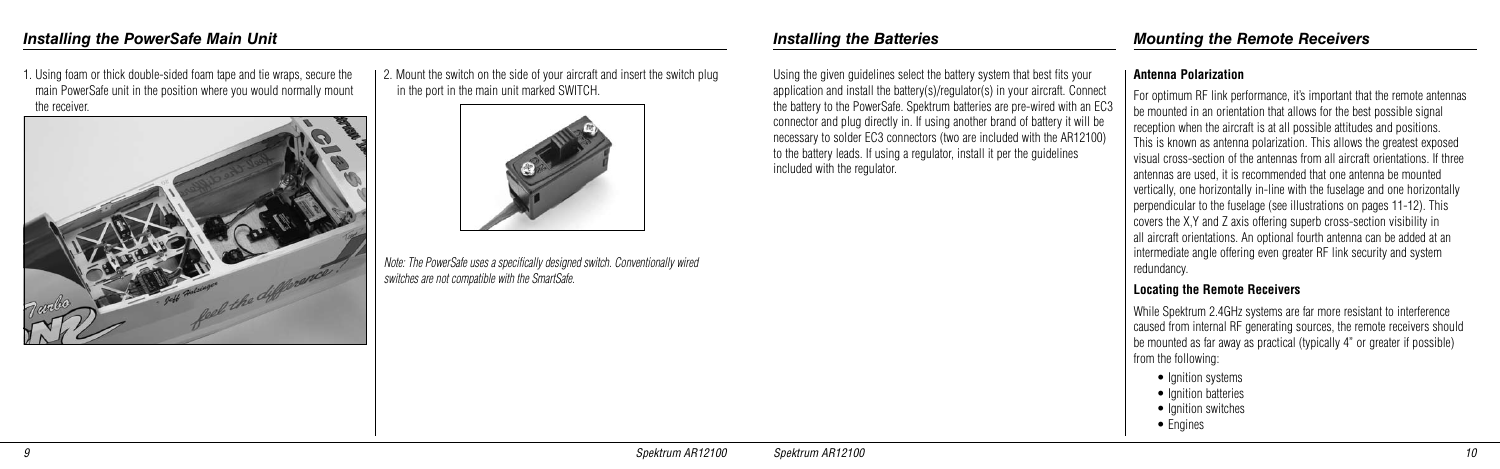- ECU pumps
- Electric motors
- Receiver batteries
- Fuel tanks
- Metal bypass tubes
- High-temperature components like exhaust systems
- Any significant metallic conductive components
- High-vibration areas

The remote antennas should be mounted a minimum of at least 2" apart from each other as greater antenna separation gives improved path diversity (RF link performance) in critical environments. In large aircraft where space is not an issue, it is highly recommended that the antennas be mounted throughout the aircraft as illustrated. Spektrum offers remote receiver extensions ranging from 6" to 36" allowing the receivers to be mounted in the most optimum locations throughout the aircraft.

• 35% aerobatic plane with single NiMH battery and three remote receivers



• 40% aerobatic plane with dual LiPo batteries, dual regulators and four remote receivers



Using double-sided foam tape and tie wraps, mount a minimum of three and up to four remote receivers in your aircraft as per the illustrations and plug them into the receiver ports.

The following are illustrations of typically recommended installations. Note the remote receiver orientation.

• 35% aerobatic plane with dual NiMH batteries and three remote receivers



• Jet with dual LiPo batteries, dual regulators and four remote receivers

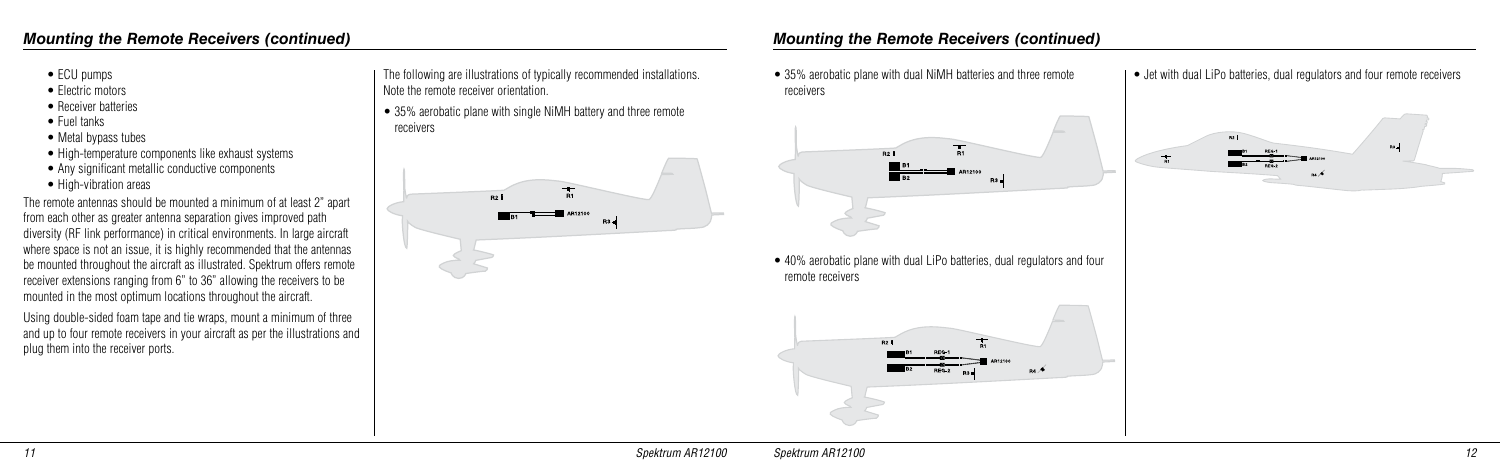Plug the servo leads into the appropriate ports in the PowerSafe. You are now ready to bind the system.

### **Important - Y-Harnesses and Servo Extensions**

**When using Y-harnesses or servo extensions, it's important to use standard non-amplified Y-harnesses and servo extensions as this can/will cause the servos to operate erratically or not function at all. Amplified Y-harnesses were developed several years ago to boost the signal for some older PCM systems and should not be used with Spektrum equipment. Note that when converting other models to Spektrum be certain that all amplified Y-harnesses and/or servo extensions are replaced with conventional, non-amplified versions.**

It's necessary to bind the AR12100 to the transmitter so that the AR12100 will only recognize that specific transmitter, ignoring signals from any other sources. If the PowerSafe is not bound to the transmitter, the system will not operate. During binding, the servo's failsafe positions are stored.

**The JR PCM Y-Harness with Amplifier (JRPA133) is not compatible with the AR12100 and should not be used.**

*Note: In order for the system to operate, one remote receiver must be plugged into receiver port A and two more receivers must be plugged into any other ports. When binding the PowerSafe with three remote receivers, if a fourth remote receiver is added, the system must be re-bound to recognize the additional remote.*

### **How To Bind the PowerSafe**

1. With the system hooked up and all remote receivers attached as described previously, insert the bind plug in the DATA/BIND port in the PowerSafe.



### *Binding*

- 2. Turn on the soft switch. Note that the LEDs on all receivers should be flashing indicating that the receivers are ready to bind.
- 3. Establish the desired failsafe stick positions, normally low throttle and flight controls neutral.
- 4. Follow the procedures of your transmitter to enter it into bind mode. The system will connect within a few seconds. The LEDs on all receivers should go solid, indicating the system has connected.
- 5. Remove the bind plug and store it in a convenient place.
- 6. After you've programmed your model, it's important to rebind the system so the true low throttle and neutral control surface positions are programmed.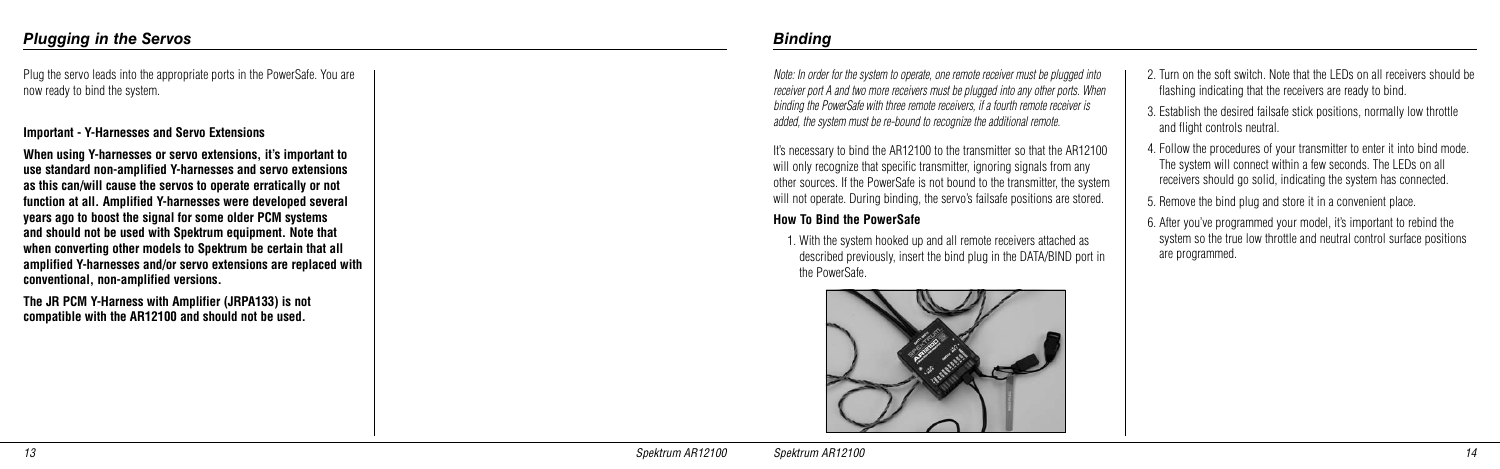The AR12100 PowerSafe features two types of failsafe: SmartSafe™ and Preset Failsafe.

### **SmartSafe Failsafe**

This type of failsafe is recommended for most types of giant-scale aircraft. Here's how SmartSafe works:

### **Receiver Power Only**

When the receiver only is turned on (no transmitter signal is present), all servos except for the throttle are driven to their preset failsafe positions, normally all control surfaces at neutral and the landing gear down. These failsafe positions are stored in the receiver during binding. At this time the throttle channel has no output, to avoid operating or arming an electronic speed control (if used). In glow-powered models, the throttle servo receives no input so it remains in its current position.

When the transmitter and receiver are turned on and after the receiver connects to the transmitter and normal control of all channels occurs, if loss of signal occurs, SmartSafe drives the throttle servo to its preset failsafe position (low throttle) that was set during binding. All other channels hold their last position. When the signal is regained, the system immediately regains control. SmartSafe:

*Note: Some analog servos will coast (move when powered up) slightly even though there is no signal present. This is normal.*

The receivers remain in standby mode with the blue battery LEDs lit. When the transmitter is turned on, the receiver locates the signal (GUID), connects and normal control resumes. When connected, the amber LEDs on all attached remote receivers will be on.

### **After Connection**

When the receiver only is turned on (no transmitter signal is present), all servos except for the throttle are driven to their preset failsafe positions, normally all control surfaces at neutral and the landing gear down. These failsafe positions are stored in the receiver during binding. At this time the throttle channel has no output, to avoid operating or arming an electronic speed control (if used). In glow-powered models, the throttle servo has no input so it remains in its current position. The

- Prevents unintentional electric motor response on start-up.
- Establishes low-throttle failsafe and maintains last-commanded control surface position if the RF signal is lost. Note: Failsafe positions are stored via the stick and switch positions on the transmitter during binding.

### **Preset Failsafe**

Preset Failsafe is ideal for sailplanes and is preferred by some modelers for their glow and gas powered aircraft. Here's how Preset Failsafe works.

### **Receiver Power Only**

receiver remains in standby mode with the blue battery LEDs lit. When the transmitter

is turned on, the receiver locates the signal (GUID), connects and normal control resumes. When connected, the amber LEDs on all attached remote receivers will be on.

### **After Connection**

When the transmitter and receiver are turned on and after the receiver connects to the transmitter and normal control of all channels occurs, if loss of signal occurs Preset Failsafe drives all servos to their preset failsafe positions. For sailplanes it's recommended that the spoilers/flaps deploy to dethermalize the aircraft, preventing a flyaway. Some modelers prefer to use this failsafe system to program a slight turn and low throttle to prevent their aircraft from flying away. When the signal is regained, the system immediately (less than 4 ms) regains control.

Preset Failsafe:

- Prevents unintentional electric motor response on start-up.
- Drives all servos, except for the throttle to their preset failsafe positions, if the receiver only is powered and no signal is present.
- Establishes preset failsafe servo positions for all channels if the signal is lost.

### **Programming SmartSafe**

During the binding process, the bind plug is left in throughout the process and is removed only after the receiver connects to the transmitter. After the connection is made, confirmed by operating the servos, the bind plug can be removed. The receiver is now programmed for SmartSafe.

### **Programming Preset Failsafe**

During the binding process the bind plug is inserted in the bind port, then the receiver is powered up. The LEDs in each receiver should blink, indicating that the receiver is in bind mode. Now before binding the receiver to the transmitter and with the receiver in bind mode, remove the bind plug. The LEDs will continue to blink. With the control sticks and switches in the desired failsafe positions, bind the transmitter to the receiver by putting the transmitter into bind mode. The system should connect in less than 15 seconds. The receiver is now programmed for

preset failsafe.

*Note: Failsafe positions are stored via the stick and switch positions on the transmitter* 

*Failsafe Functions (continued)*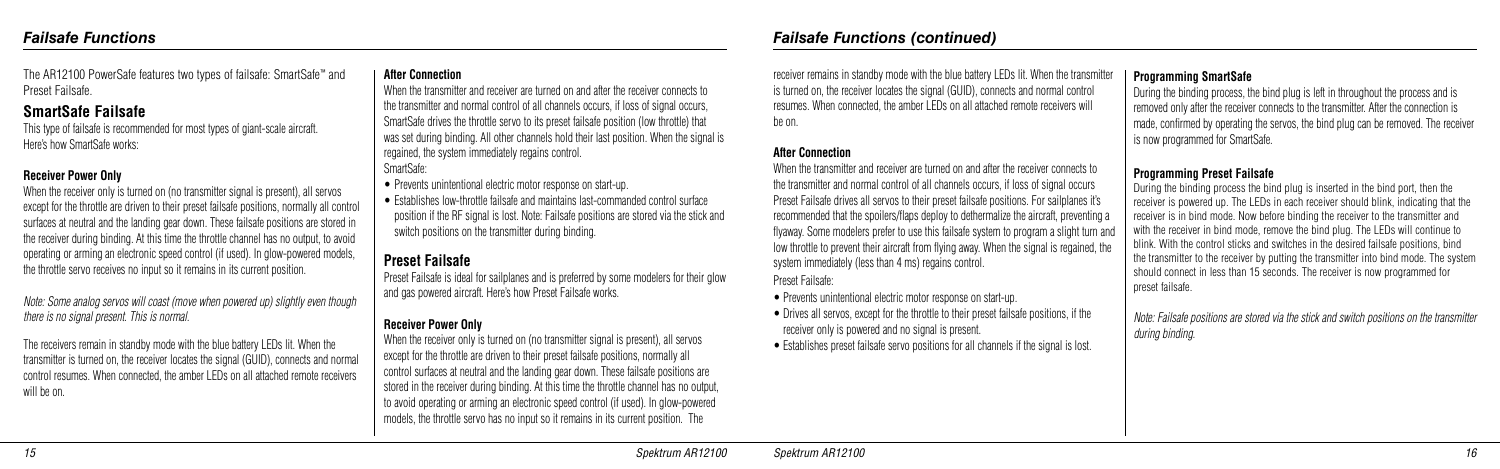Before each flying session, and especially with a new model, it's important to perform a range check. All Spektrum aircraft transmitters incorporate a range testing system, which reduces the output power allowing a range check.

### **Range Testing**

- 1. With the model resting on the ground, stand 30 paces (approx. 90 feet/28 meters) away from the model.
- 2. Face the model with the transmitter in your normal flying position and put your transmitter into range test mode. This causes reduced power output from the transmitter.
- 3. You should have total control of the model in range test mode at 30 paces (90 feet/28 meters).
- 4. If control issues exist, call Horizon Product Support for further assistance.

 United States: 1-877-504-0233 European Union: +44 1279 641 097 (United Kingdom) +49 4121 46199 66 (Germany)

The Standard Range Testing procedure is recommended for most sport aircraft. For sophisticated aircraft that contain significant amounts of conductive materials (e.g. turbine powered jets, some types of scale aircraft, aircraft with carbon fuselages, etc.), the following advanced range check will confirm that all remote receivers are operating optimally and that the installation (position of the receivers) is optimized for the specific aircraft. This Advanced Range Check allows the RF performance of each remote receiver to be evaluated and to optimize the locations of each individual remote receiver.

### **Advanced Range Testing**

- 1. Plug a Flight Log into the data port in the AR12100 and turn on the system (Tx and Rx).
- 2. Advance the Flight Log until frame losses are displayed by pressing the button on the Flight Log.
- 3. Have a helper hold your aircraft while observing the Flight Log data.
- 4. Standing 30 paces away from the model, face the model with the transmitter in your normal flying position and put your transmitter into range test mode. This causes reduced power output from the transmitter.
- 5. Have your helper position the model in various orientations (nose up, nose down, nose toward the Tx, nose away from the Tx, etc.) while your helper watches the Flight Log noting any correlation between the aircraft's orientation and frame losses. Do this for 1 minute. The

timer on the transmitter can be used here. For giant-scale aircraft, it's recommended that the airplane be tipped up on its nose and rotated 360 degrees for one minute then the data recorded. Next place the airplane on its wheels and do a second test, rotating the aircraft in all directions for one minute.

6. After one minute, a successful range check will have less than ten recorded frame losses. Scrolling the Flight Log through the antenna fades (A, B, L, R) allows you to evaluate the performance of each receiver. Antenna fades should be relatively uniform. If a specific antenna is experiencing a high degree of fades then that antenna should be moved to a different location.

7. A successful advanced test will yield the following:

H - 0 holds

F - less than 10 frame losses

 A, B, R, L - Frame losses will typically be less than 100. It's important to compare the relative frame losses. If a particular receiver has a significantly higher frame loss value (2 to 3X) then the test should be redone. If the same results occur, move the offending receiver to a different location.

# *Advanced Range Testing Using a Flight Log*

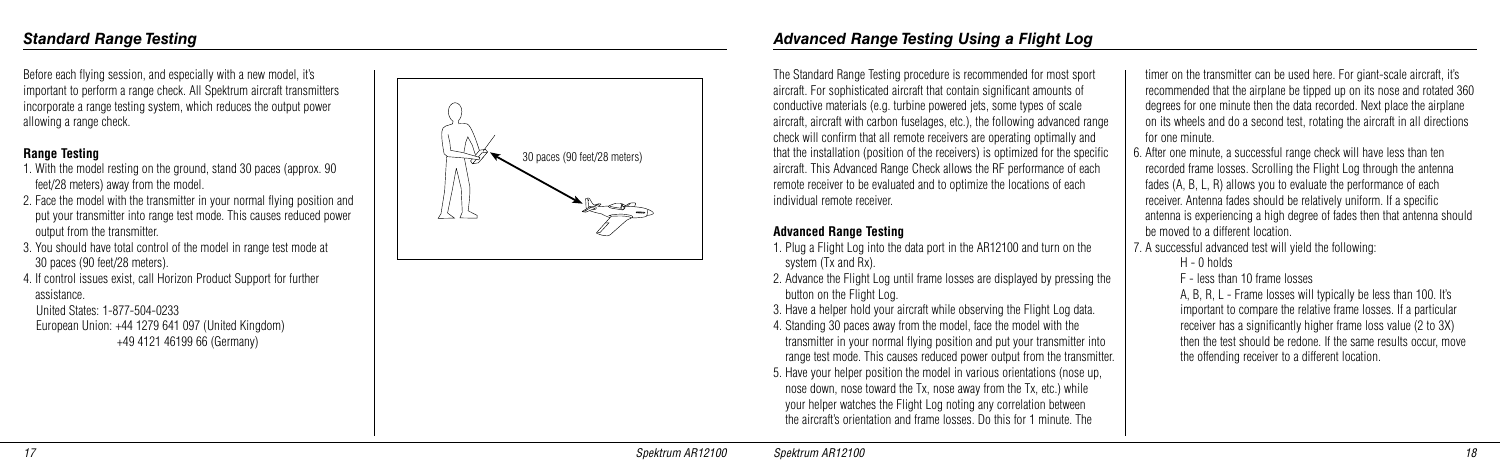After a flight and before turning off the receiver or transmitter, plug the Flight Log into the Data port on the PowerSafe. The screen will automatically display voltage e.g.  $6v^2 = 6.2$  volts.

Spektrum's Flight Log (SPM9540) is compatible with the AR12100 PowerSafe. The Flight Log displays overall RF link performance as well as the individual internal and external receiver link data. Additionally it displays receiver voltage.



### **Using the Flight Log**

*Note: When the voltage reaches 4.8 volts or less, the screen will flash indicating low voltage.*

Press the button to display the following information:

- A Antenna fades on antenna A
- B Antenna fades on antenna B
- L Antenna fades on the left antenna
- R Antenna fades on the right antenna
- F Frame loss
- H Holds

Antenna fades—represents the loss of a bit of information on that specific antenna. Typically it's normal to have as many as 50 to 100 antenna fades during a flight. If any single antenna experiences over 500 fades in a single flight, the antenna should be repositioned in the aircraft to optimize the RF link. Frame loss—represents simultaneous antenna fades on all attached receivers.

If the RF link is performing optimally, frame losses per flight should be less than 20. The antenna fades that caused the frame loss are recorded and will be added to the total antenna fades.

A Hold occurs when 45 consecutive frame losses occur. This takes about one second. If a hold occurs during a flight, it's important to reevaluate the system, moving the antennas to different locations and/or checking to be sure the transmitter and receivers are all working correctly. The frame losses that led to the hold are not added to the total frame losses.

*Note: A servo extension can be used to allow the Flight Log to more conveniently be plugged in without having to remove the aircraft's hatch or canopy. On some models, the Flight Log can be plugged in, attached and left on the model using double-sided tape. This is common with helicopters, mounting the Flight Log conveniently to the side frame.*

# *Flight Log*

The remote receivers now included with the AR12100 feature QuickConnect with Brownout Detection. Should a power interruption occur (brownout), the system will reconnect immediately when power is restored and the LEDs on each connected receiver will flash indicating a brownout (power interruption) has occurred. Brownouts can be caused by an inadequate power supply (weak battery or regulator), a loose connector, a bad switch, an inadequate BEC when using an electronic speed controller, etc. Brownouts occur when the receiver voltage drops below 3.2 volts thus interrupting control as the servos and receiver require a minimum of 3.2 volts to operate.

### **How Brownout Detection Works**

When the receiver voltage drops below 3.2 volts the system drops out (ceases to operate). When power is restored, the receivers will immediately attempt to reconnect to the last two frequencies they were connected to. If the two frequencies are present (the transmitter was left on) the system reconnects, typically in about 4ms. The receivers will then blink indicating a brownout has occurred. If at any time the receiver is turned off then back on and the transmitter is not turned off, the receivers will blink as a power interruption was induced by turning off the power to the receiver. In fact this simple test (turning the receiver off then on) will allow you to determine if your system's brownout detection is functioning.

*Note: If a brownout occurs in-flight it is vital that the cause of the brownout be determined and corrected. QuickConnect and Brownout Detection are designed to allow you to safely fly through most short duration power interruptions. However, the root cause of these interruptions must be corrected before the next flight to prevent catastrophic safety issues.* 

*QuickConnect™ with Brownout Detection*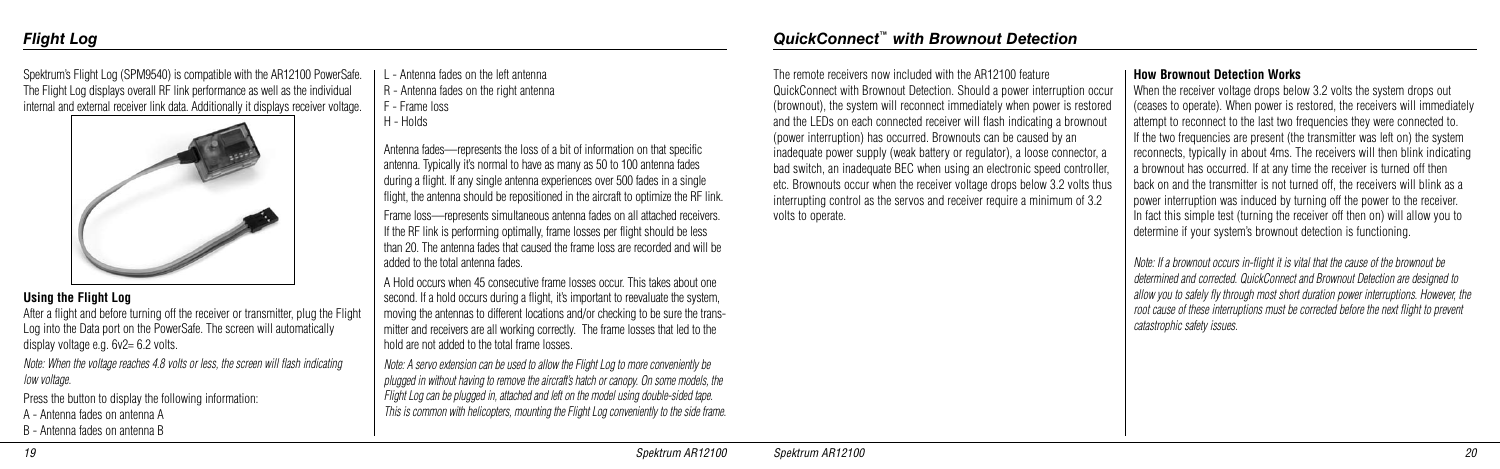Your DSM2 equipped 2.4GHz system is intuitive to operate, functioning nearly identically to FM systems. Following are a few common questions from customers:

### **Q: Which do I turn on first, the transmitter or the receiver?**

 A: It doesn't matter if the receiver is turned on first, the throttle channel doesn't put out a pulse position at this time, preventing the arming of electronic speed controllers, or in the case of an engine powered aircraft, the throttle servo remains in its current position. When the transmitter is then turned on the transmitter scans the 2.4GHz band and acquires two open channels. Then the receiver that was previously bound to the transmitter scans the band and finds the GUID (Globally Unique Identifier code) stored during binding. The system then connects and operates normally. If the transmitter is turned on first, the transmitter scans the 2.4GHz band and acquires two open channels. When the receiver is turned on, the receiver scans the 2.4GHz band looking for the previously stored GUID. When it locates the specific GUID code and confirms uncorrupted repeatable packet information, the system connects and normal operation takes place. Typically this takes 2 to 6 seconds.

### **Q: Sometimes the system takes longer to connect and sometimes it doesn't connect at all. Why?**

 A: In order for the system to connect (after the receiver is bound), the receiver must receive a large number of continuous (one after the other) uninterrupted perfect packets from the transmitter. This process is purposely critical of the environment ensuring that it's safe to fly when the system does connect. If the transmitter is too close to the receiver (less than 4 feet) or if the transmitter is located near metal objects (metal transmitter case, the bed of a truck, the top of a metal work bench, etc.) connection will take longer. In some cases connection will not occur as the system is receiving reflected 2.4GHz energy from itself and is interpreting this as unfriendly noise. Moving the system away from metal objects or moving the transmitter away from the receiver and powering the system up again will cause a connection to occur. This only happens during the initial connection. Once connected the system is locked, and should a loss of signal occur (failsafe), the system connects immediately (4ms) when signal is regained.

• The transmitter was put into bind mode knowingly (or unknowlingly) causing the transmitter to no longer recognize the receiver.

### **Q: I've heard that the DSM system is less tolerant of low voltage. Is this correct?**

 A: All DSM receivers have an operational voltage range of 3.5 to 9.6 volts. With most systems this is not a problem as in fact most servos cease to operate at around 3.8 volts. When using multiple highcurrent draw servos with a single or inadequate battery/power source, heavy momentary loads can cause the voltage to dip below this 3.5-volt threshold causing the entire system (servos and receiver) to brown out. When the voltage drops below the low voltage threshold (3.5 volts), the DSM receiver must reboot (go through the start-up process of scanning the band and finding the transmitter) and this can take several seconds.

### **Q: Sometimes my receiver loses its bind and won't connect, requiring rebinding. What happens if the bind is lost in flight?**

 A: The receiver will never lose its bind unless it's instructed to. It's important to understand that during the binding process the receiver not only learns the GUID (code) of the transmitter but the transmitter learns and stores the type of receiver that it's bound to. If the transmitter is put into bind mode, the transmitter looks for the binding protocol signal from a receiver. If no signal is present, the transmitter no longer has the correct information to connect to a specific receiver and in essence the transmitter has been "unbound"

from the receiver. We've had several DX7 customers that use transmitter stands or trays that unknowingly depress the bind button and the system is then turned on losing the necessary information to allow the connection to take place. We've also had DX7 customers that didn't fully understand the range test process and pushed the bind button before turning on the transmitter also causing the system to "lose its bind."

If the system fails to connect, one of the following has occurred: • The transmitter is near conductive material (transmitter case, truck bed, etc.) and the reflected 2.4GHz energy is preventing the system from connecting. (See #2 above)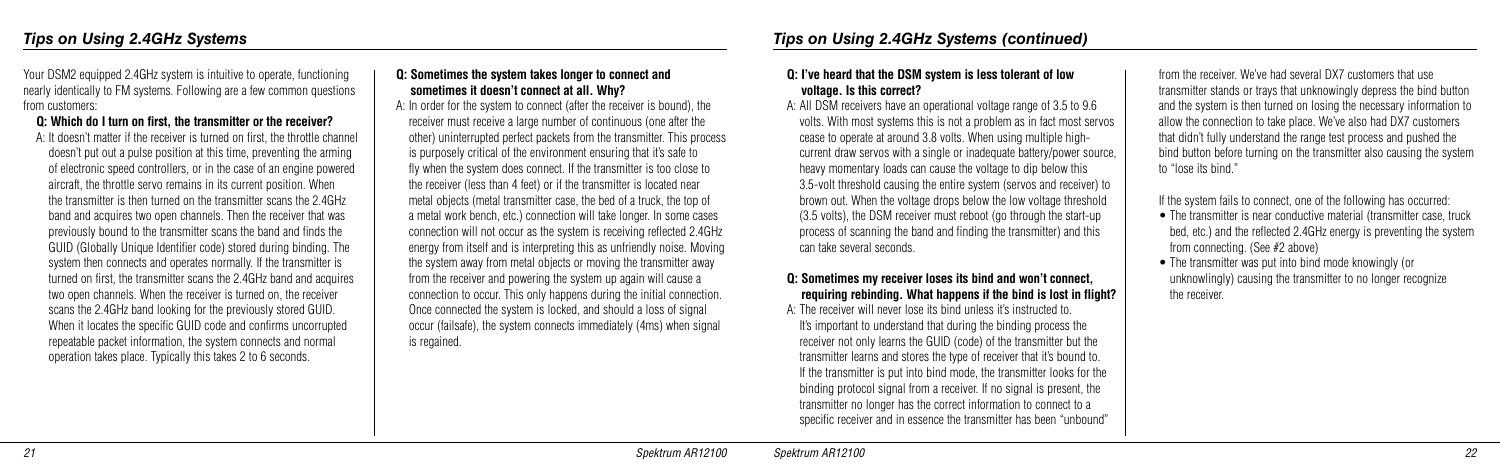### **Flight Log**

The optional Flight Log is highly recommended. The Flight Log can be used to test the battery system using the built-in voltmeter and applying a load to the servos/control surfaces. If a regulator is used the voltage should never drop below the rated voltage (6.0 volts) even under a heavy load. When using direct batteries the loaded voltage should never drop below 5.0 volts.

When the system is first installed it is highly recommend that an advanced range check be performed. (See advanced range check on page 18.) If any receiver is performing less than optimally (higher than normal fades) that receiver should be repositioned and the advanced range test until low fades are recorded.

If the system will be stored for more than two weeks, it's important that the battery be disconnected from the PowerSafe or from the regulator (if used). The PowerSafe draws a small amount of current (less than 1mA) even when the switch is turned off and the battery will drain and could become damaged if left attached for an extended period. This is especially important when using LiPo batteries as irreversible damage could occur to your batteries.

During first flights with sophisticated airplanes (significant conductive materials onboard, many high-current draw servos, carbon construction, etc.), it's a good practice to keep your first flight in close then confirm the RF link performance using the Flight Log to determine the performance of each attached receiver. Extend the distance on subsequent flights and record the Flight Log data confirming that all systems are performing properly.

### **Storing Your System**

### **Using Nickel-Metal Hydride Batteries**

The latest generation of NiMH batteries incorporates a new chemistry mandated to be more environmentally friendly. These batteries, when charged with peak detection chargers have tendencies to false peak (not fully charge) repeatedly. These include all brands of NiMH batteries. If using NiMH packs be especially cautious when charging making absolutely sure that the battery is fully charged. It is recommended that a fast charge with a meter that monitors the input mAh be used and that the expected charge capacity is reached during charge.

> HORIZON SHALL NOT BE LIABLE FOR SPECIAL, INDIRECT OR CONSEQUENTIAL DAMAGES, LOSS OF PROFITS OR PRODUCTION OR COMMERCIAL LOSS IN ANY WAY CONNECTED WITH THE PRODUCT, WHETHER SUCH CLAIM IS BASED IN CONTRACT

### **Warranty Period:**

Exclusive Warranty- Horizon Hobby, Inc., (Horizon) warranties that the Products purchased (the "Product") will be free from defects in materials and workmanship for a period of 1 year from the date of purchase by the Purchaser.

### **Limited Warranty**

(a) This warranty is limited to the original Purchaser ("Purchaser") and is not transferable. REPAIR OR REPLACEMENT AS PROVIDED UNDER THIS WARRANTY IS THE EXCLUSIVE REMEDY OF THE PURCHASER. This warranty covers only those Products purchased from an authorized Horizon dealer. Third party transactions are not covered by this warranty. Proof of purchase is required for warranty claims. Further, Horizon reserves the right to change or modify this warranty without notice and disclaims all other warranties, express or implied.

(b) Limitations- HORIZON MAKES NO WARRANTY OR REPRESENTATION, EXPRESS OR IMPLIED, ABOUT NON-INFRINGEMENT, MERCHANTABILITY OR FITNESS FOR A PARTICULAR PURPOSE OF THE PRODUCT. THE PURCHASER ACKNOWLEDGES THAT THEY ALONE HAVE DETERMINED THAT THE PRODUCT WILL SUITABLY MEET THE REQUIREMENTS OF THE PURCHASER'S INTENDED USE.

(c) Purchaser Remedy- Horizon's sole obligation hereunder shall be that Horizon will, at its option, (i) repair or (ii) replace, any Product determined by Horizon to be defective. In the event of a defect, these are the Purchaser's exclusive remedies. Horizon reserves the right to inspect any and all equipment involved in a warranty claim. Repair or replacement decisions are at the sole discretion of Horizon. This warranty does not cover cosmetic damage or damage due to acts of God, accident, misuse, abuse, negligence, commercial use, or modification of or to any part of the Product. This warranty does not cover damage due to improper installation, operation, maintenance, or attempted repair by anyone other than Horizon. Return of any goods by Purchaser must be approved in writing by Horizon before shipment.

### **Damage Limits:**

WARRANTY, NEGLIGENCE, OR STRICT LIABILITY. Further, in no event shall the liability of Horizon exceed the individual price of the Product on which liability is asserted. As Horizon has no control over use, setup, final assembly, modification or misuse, no liability shall be assumed nor accepted for any resulting damage or injury. By the act of use, setup or assembly, the user accepts all resulting liability.

If you as the Purchaser or user are not prepared to accept the liability associated with the use of this Product, you are advised to return this Product immediately in new and unused condition to the place of purchase.

Law: These Terms are governed by Illinois law (without regard to conflict of law principals).

### **Safety Precautions:**

This is a sophisticated hobby Product and not a toy. It must be operated with caution and common sense and requires some basic mechanical ability. Failure to operate this Product in a safe and responsible manner could result in injury or damage to the Product or other property. This Product is not intended for use by children without direct adult supervision. The Product manual contains instructions for safety, operation and maintenance. It is essential to read and follow all the instructions and warnings in the manual, prior to assembly, setup or use, in order to operate correctly and avoid damage or injury.

### **Questions, Assistance, and Repairs:**

Your local hobby store and/or place of purchase cannot provide warranty support or repair. Once assembly, setup or use of the Product has been started, you must contact Horizon directly. This will enable Horizon to better answer your questions and service you in the event that you may need any assistance. For questions or assistance, please direct your email to productsupport@horizonhobby.com, or call 877.504.0233 toll free to speak to a

service technician.

### **Inspection or Repairs**

If this Product needs to be inspected or repaired, please call for a Return Merchandise Authorization (RMA). Pack the Product securely using a shipping carton. Please note that original boxes may be included, but are not designed to withstand the rigors of shipping without additional protection. Ship via a carrier that provides tracking and insurance for lost or damaged parcels, as Horizon is not responsible for merchandise until it arrives and is